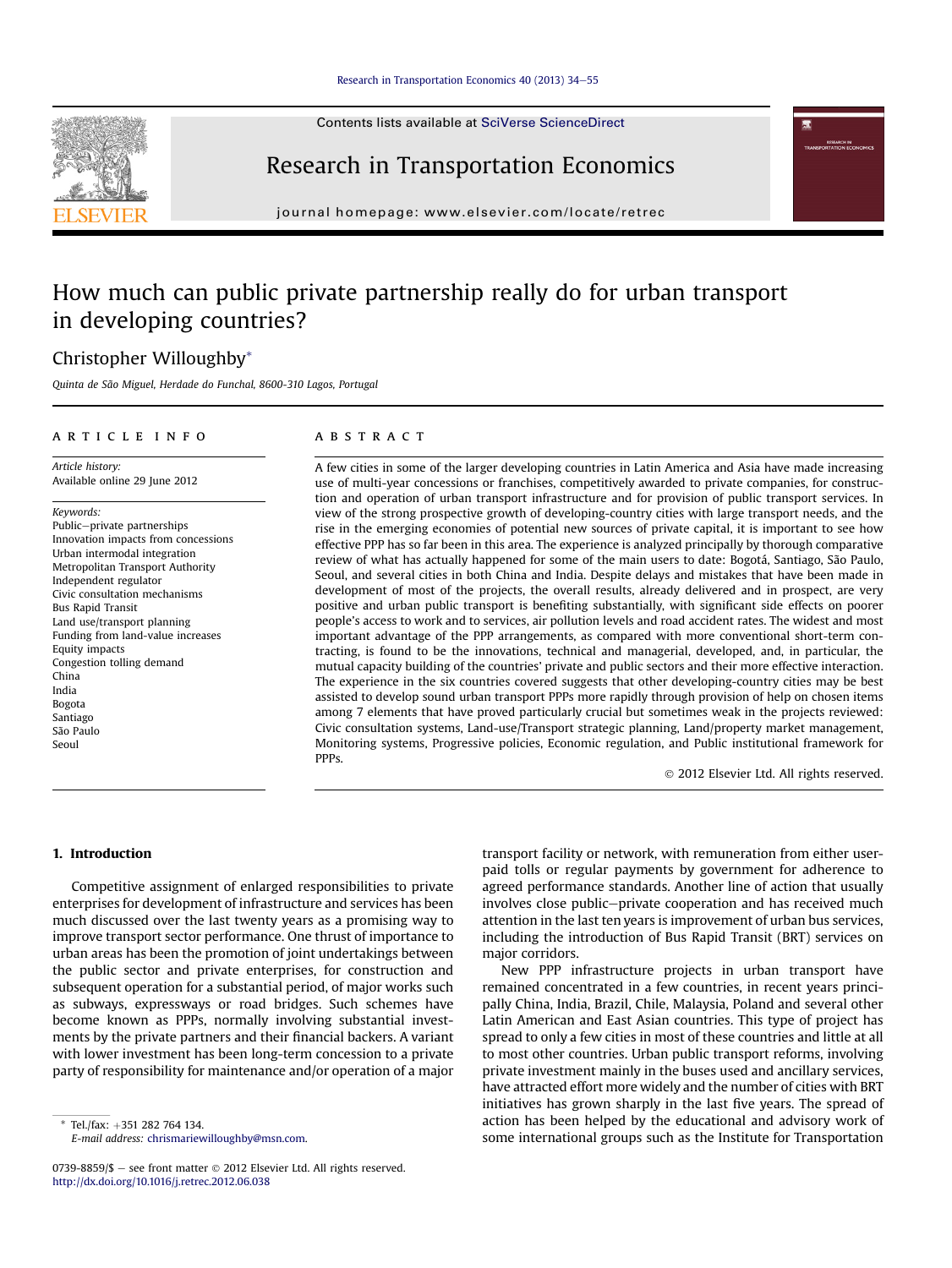and Development Policy (ITDP), the Embarq subsidiary of the World Resources Institute, and the GTZ Sustainable Urban Transport Project. But cities' rapidly rising concerns about traffic congestion and its economic costs, air pollution and its effect on people's health, traffic accidents and climate change [\(ITF, 2011;](#page--1-0) [May](#page--1-0) [& Marsden, 2010](#page--1-0); [Mitric, 2011](#page--1-0)) all point to the urgency of more efforts to increase the share of urban transport needs that are handled by public conveyance or by non-motorized means, by adapting them better to citizens' needs and by charging individual vehicles more fairly for the costs that their use imposes.

Bringing about these changes from ingrained patterns and habits is a very large and gradual process requiring extensive joint effort by different levels of government and by the private sector, non-commercial as well as commercial, in addition to collaboration with cultural and social leaders. Public-private partnerships, in the broad sense defined above, are an important dimension of the effort required. Reassessment of experience to date is appropriate at this time not only because partnerships, if worthwhile, do need to be activated in cities much more generally but also because financial bases for their activities are changing and may be able to evolve in ways that will make more resources available. Recent data indicate that the volume of financing committed for PPP projects in transport of all sorts (not only urban) in developing countries reached a new high in 2006 (some US \$30 billion, more than three times the average annual commitment in the first five years of the new millennium), from which it has since fallen some 25%, and possibly further in 2011 ([Izaguirre, 2011](#page--1-0)). This largely reflects the uncertainties stemming from the financial crises that have arisen in various OECD countries, one after another, since 2007. More important for future possibilities of financing investments in developing countries are the improved record of GDP growth achieved by most of the countries in the last few years, the recent transformation of numbers of developing-country enterprises into multinationals investing widely, the much-changed distribution of financial reserves among countries, and the trends toward development of new regional centers of financial assets and management located in a few of the emerging economies themselves ([World Bank, 2011a\)](#page--1-0).

Based on a wide-ranging desk review of experience to date in the developing countries which have tried to develop public-private partnership initiatives of the types described, this article seeks to identify the broad lessons of experience so far and their implications for future work. Compared with available alternatives, major privately financed and run projects, giving service over long periods up to 30 or more years, have indeed been able to deliver in developing countries advantages similar to those offered in richer countries. But because the government institutions were often weaker these advantages may well have been more important:

- to some extent in easing the resource constraints of local authorities, the financing advantage,
- to significant degree in enabling competition more fruitful in terms of additional efficiencies, resulting from better division of risks, than obtainable through the contracting procedures previously used, the efficiency advantage,
- and notably in introducing, and adapting to local circumstances, more modern techniques in fields from ticketing to land management, and sounder practices of maintenance and performance monitoring, the innovation advantage.

As also in the richer countries however, PPP projects delivering these services often took a long time to prepare and sell sufficiently convincingly to needed constituencies. And even after they had reached the bidding stage some still suffered from weaknesses in the institutional framework. It therefore seemed that the most productive way to advance the review was to pursue main aspects of public private partnership development and design through more detailed assessment of what had actually been achieved in a few of the cities or countries which have gone furthest in use of partnerships for urban transport.

Beyond this introduction, the article proceeds by very briefly reviewing (Section 2) recent urban transport PPP experience in the traditional OECD countries, both investment trends and efforts at evaluation of earlier commitments, before turning to the developing countries. Sections  $3-8$  $3-8$  $3-8$  introduce in turn each of the six broad design aspects and give main emphasis to succinctly analyzing the overall experience of one city or country which has achieved some success on the element focused, sometimes following problem-ridden earlier efforts. Section [9](#page--1-0) of the paper draws the main conclusions from the overall study, emphasizing the need for substantially increased efforts to develop  $-$  in a rapidly  $increasing$  number of cities  $-$  the building blocks that have proved critical to progress in the cases studied.

#### 2. OECD country experience

The last  $10-15$  years have seen gradual growth of public-private partnership in urban transport in most of the countries that have long been members of OECD and a degree of convergence among them, but less change than has occurred in the trunk transport modes, especially airports/airlines and rail freight provision. The widest-spreading change of significance for urban areas, especially in Europe and Australasia, may have been in the management of public transport, especially bus services, with much increased use of competitive franchising and experiments to focus the competition more effectively toward customer needs and consequent attraction of increased patronage. The change in continental Europe has been strongly promoted by the EU, so that urban bus services are now much more generally provided by the private sector than was the case in 1990, and remaining government-owned services are subject to a threat of competition that has often been used to secure efficiency improvements ([Buehler & Pucher, 2011\)](#page--1-0). Infrastructure PPPs for urban areas have grown gradually in number and spread across most of the traditional OECD member countries, with focus principally toward construction and operation of individual light rail lines (LRT), additional subway lines, major road bridges and tunnels, with financing from user charges often supplemented by some degree of government financial support; such activity has been significant especially in UK, Spain, Portugal, Australia and USA and has been assisted by the European Investment Bank in many other European countries.

Private participation in urban road provision, other than under construction or maintenance contract from the national/local road authority, remains very limited. But there have been some important experiments, mostly with addition of comparatively short stretches of tolled facility to respond to serious local bottlenecks. One interesting case of this sort was the famous 10 mile private project on route SR91 in California, involving construction of tolled lanes in the road's median in 1995 and operation of them with time-varying tolls (electronically charged) intended to ensure free flow at all times but maximize usage. The project was a great success both in dissolving the bottleneck and proving within a few years highly profitable. It was sustained by the state after buy-out at a high price in 2003 when the owner refused (under a non-compete clause in his concession) to permit any other state response to the high congestion arising on the route's untolled conventional lanes ([Engel, Fischer, & Galetovic,](#page--1-0) [2011\)](#page--1-0).